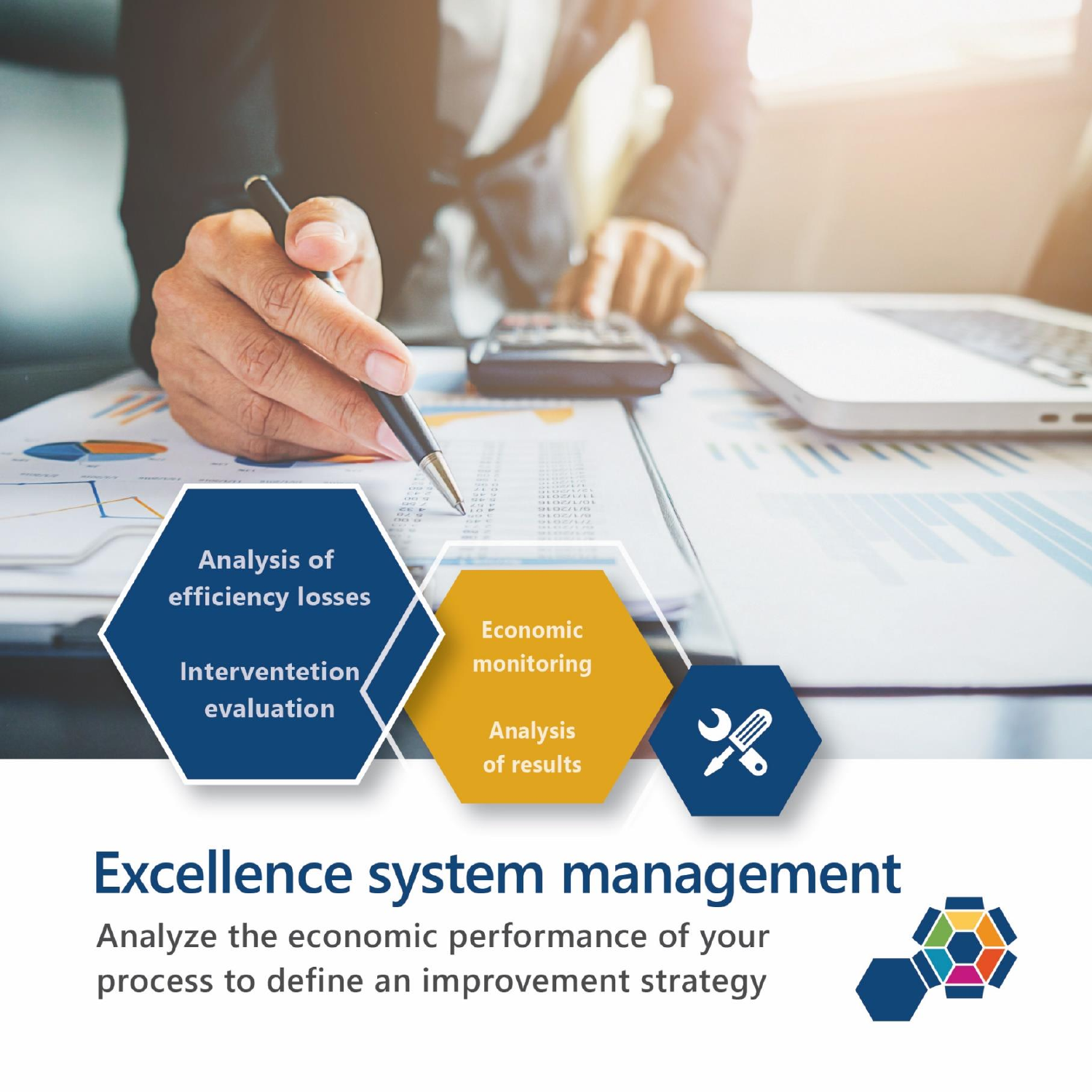### **Measure performance** to **improve any process**

Strategic planning for improvement in any business process must necessarily be based on performance measurement.

However, defining key indicators (KPIs) is not enough if they are not associated with the variables on which to intervene.

In fact, only through their study, it is possible to take strategic decisions that can really impact the company's economic system.

**Excellence System Management** is the Exagogica solution for the creation of an integrated management system for interventions on company processes, from the analysis of improvement margins to the evaluation of the intervention methods effectiveness.

Through extremely clear and synthetic passages, Excellence System Management makes it easy to use complex methodologies such as cost deployment and the systematic reduction of losses of the most modern methods of continuous improvement in the industrial sector.



### **What are the functions?**

**1. Analysis of efficiency losses.**

**2. Preventive evaluation of interventions.**

**3. Economic monitoring and evaluation**

**4. Analysis of results and strategic planning**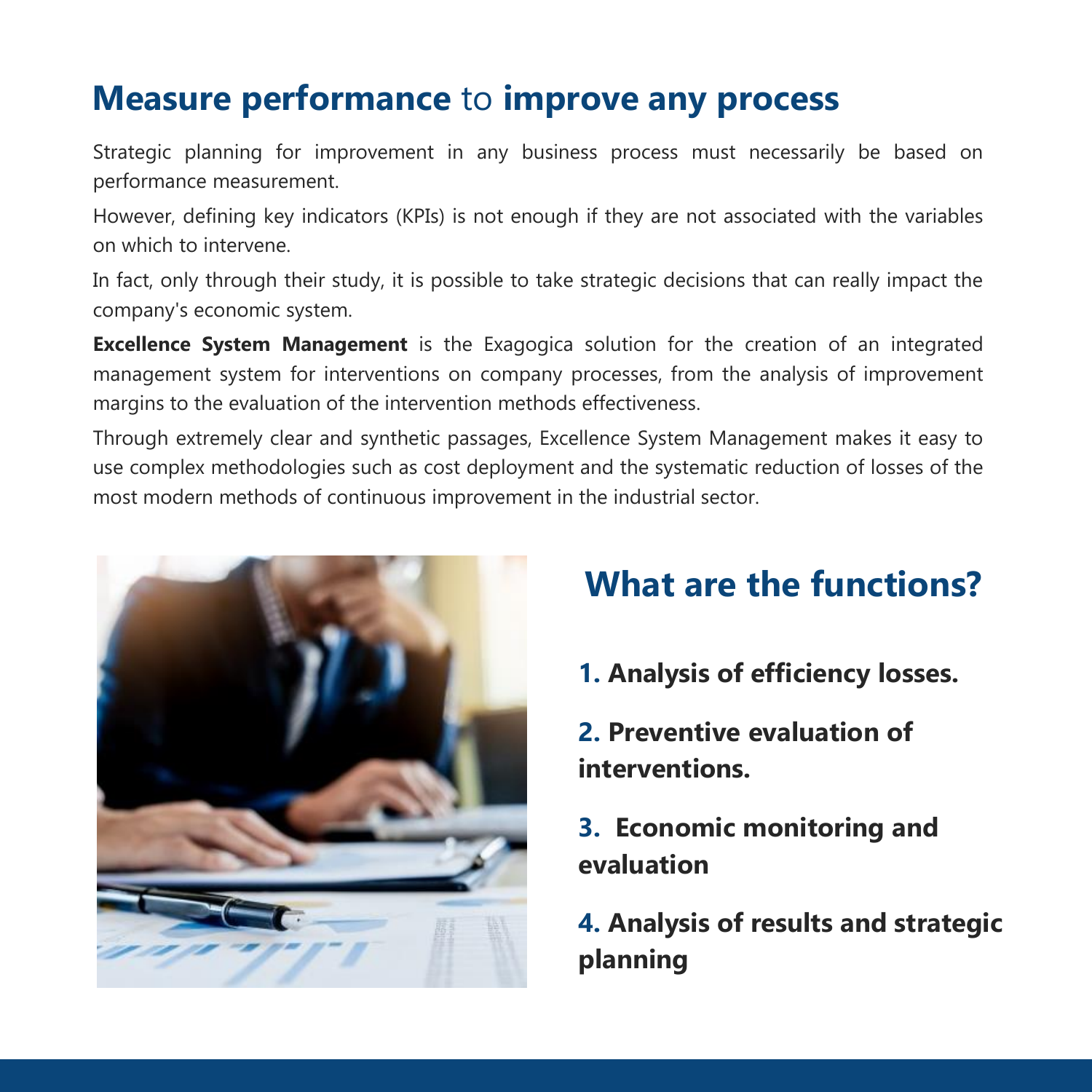### **A complete solution** to **manage the whole process**

«Exagogica Excellence System Management» a complete solution that allows to manage the entire systematic improvement strategy of an economic process.

The ideal cycle starts from the basics of strategic analysis, which consist in defining the economic perimeter of the process and the overall net margin for improvement (overall process losses). This activity takes place for each year of operation and can be updated several times using forecasts (forecast), until determining a final balance at the end of the given period.

Process losses can be analyzed in more detail using the **Loss definition**function. Identification of the most consistent losses makes it possible to define priority of intervention targets. The **Improvement Analysis function** makes it possible to identify the causes of the loss and associate each of them with a specific intervention methodology. The hypotheses that are made at this stage are essential to define the activities that can be effectively scheduled. **Projects Monitoring** allows to monitor the progress of interventions, in order to report the operating results and follow the involvement of the personnel in their implementation. The function **Result controlling** supports the control of economic results brought by the interventions on the process. The consolidated result is reported in function **Strategic Analysis**, the same where the cycle has started. The comparison with the initial data allows to define which methods were the most effective and which interventions will be the most necessary in the following periods.

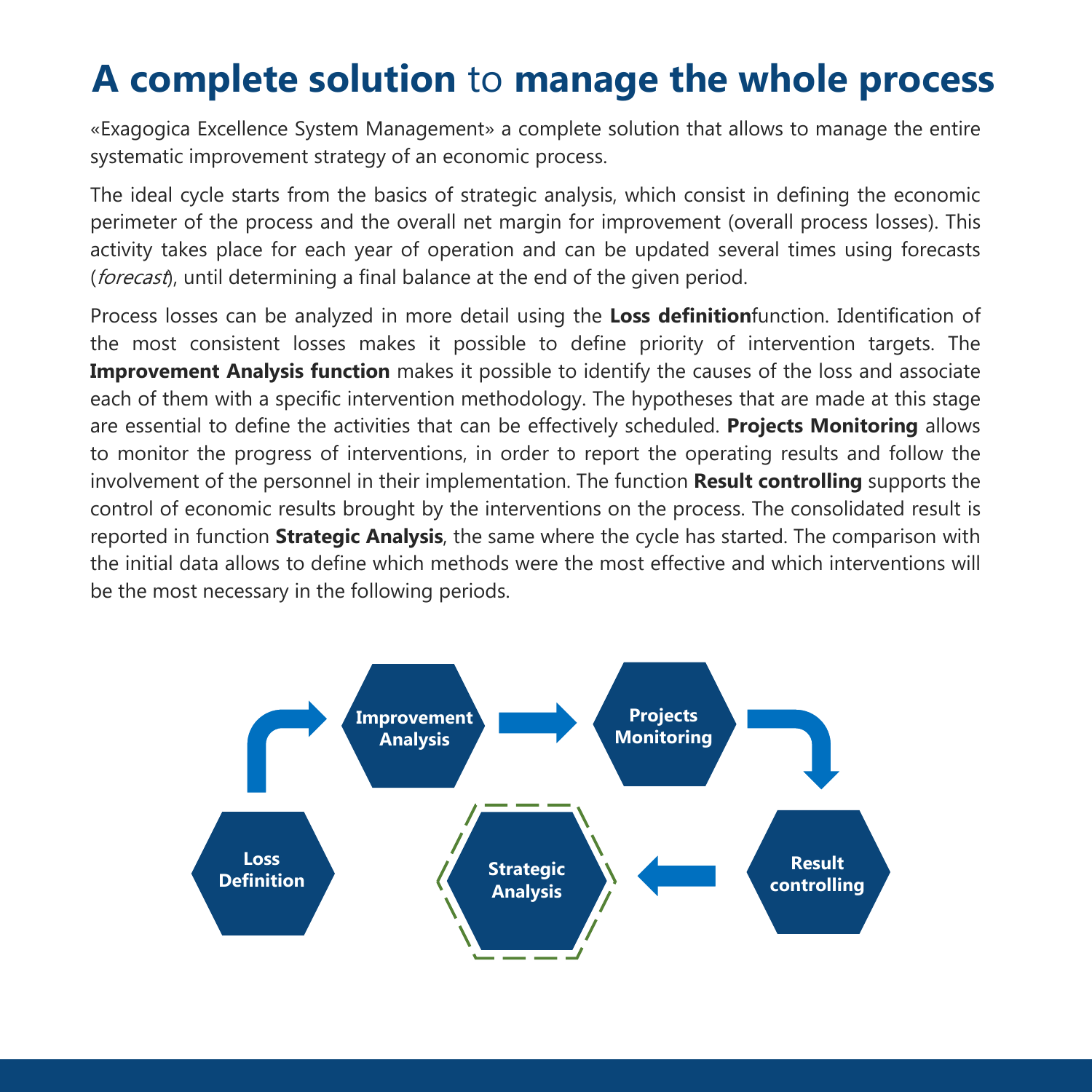### 1 **Analysis of efficiency losses** To define the priority intervention targets

Deciding which inefficiencies to attack to improve overall performance can be very difficult, especially when you have mixed data regarding different parts of it.

**The "Loss definition" function facilitates the analysis** because it allows to insert all the data on the inefficiencies, even those that it is not possible to link to specific process units**, using a variable level of detail** that can go from an entire center of production up to the single operating machine.

Data can be aggregated by category and type of inefficiency. They can also be analyzed based on the portion of the process, so that priorities can always be established in relation to the analysis context.

Another fundamental aspect is the ability of the system to **provide the time series of inefficiencies** found in different periods, in order to give a possibility to assess the importance of inefficiency not only on the basis of the precise data, but based on its trend.

This **function**, like all others of "Excellence System Management", is multi-language and multicurrency, with dynamic exchange rate management.

It allows to view aggregations of cost centers of various nations in a single currency, while each cost center can operate in the national currency without causing any problems.

### **What are the advantages?**

The solution allows to simplify:

- **sources management;**
- **aggregation by type;**
- **aggregation by process point;**
- **definition of priorities.**

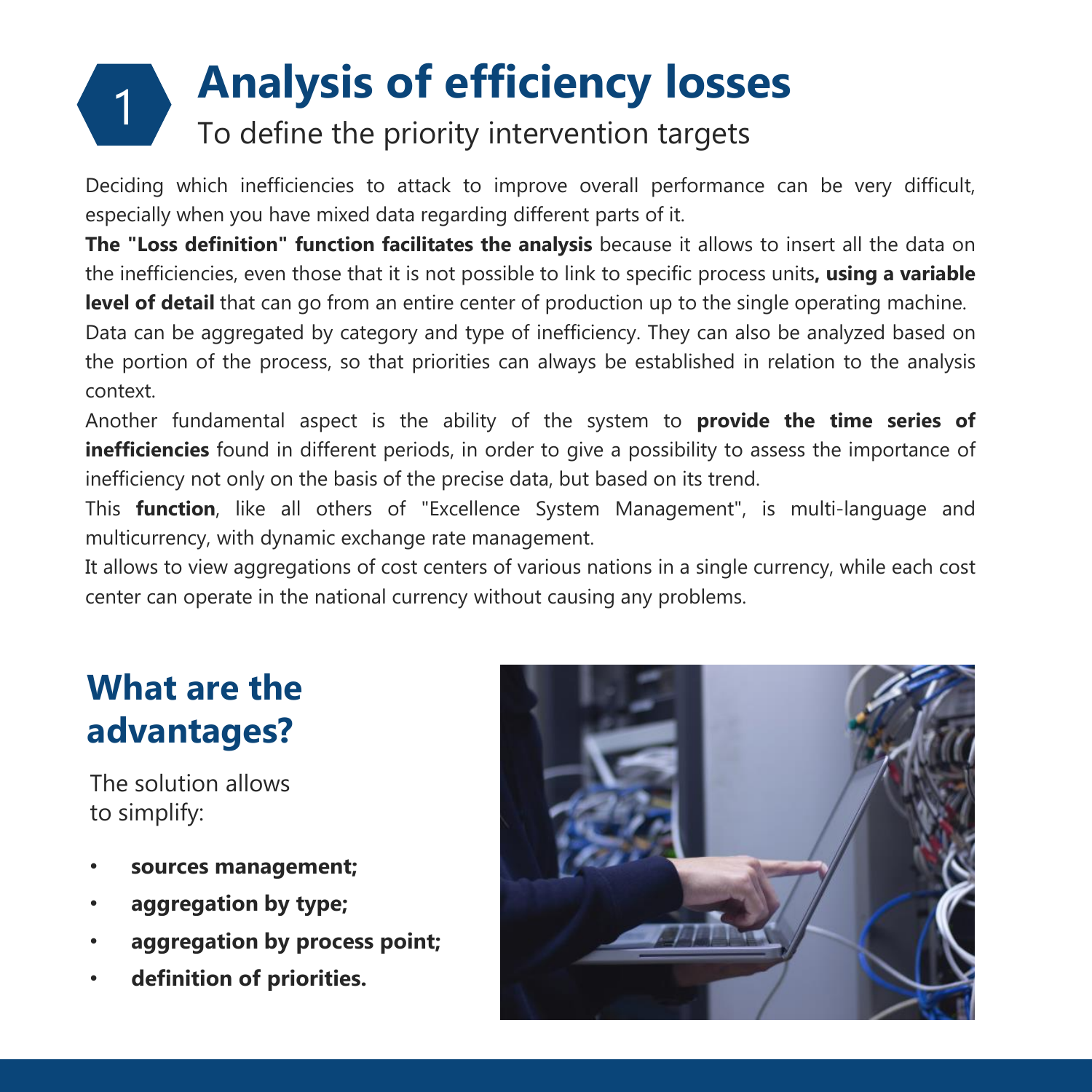# **Preventive evaluation of interventions**<br> **2** Tools to relate inefficiencies and causes

«Project analysis» is the function that allows the launch of process modification activities, after having analyzed the feasibility of the activities identified as necessary to reduce the encountered inefficiencies.

The function provides very important tools for relating the inefficiencies with one or more causes and, based on these, defining the reduction methods and, consequently, the tools available, based on the rules established in the configuration utilities.

This function is fundamental for **ensuring the uniformity of approach of all operators within a complex structure**. The catalog of categories and types of inefficiency, root causes, methods and tools can be increased over time and becomes a fundamental common heritage within the organization. The preliminary investigation before the launch of a process review project is completed with the definition of the feasibility ranking, based on the impact, cost and ease of implementation of the project (ICE method).

Based on the ranking thus defined, the projects can be entrusted to a manager, identified on the basis of skills and availability, and scheduled for their implementation phase.



### **What are the advantages?**

The solution allows to analyze:

- **causes of the efficiency loss;**
- **possible reduction methods**
- **relation between costs and benefits;**
- **feasibility in relation to available resources**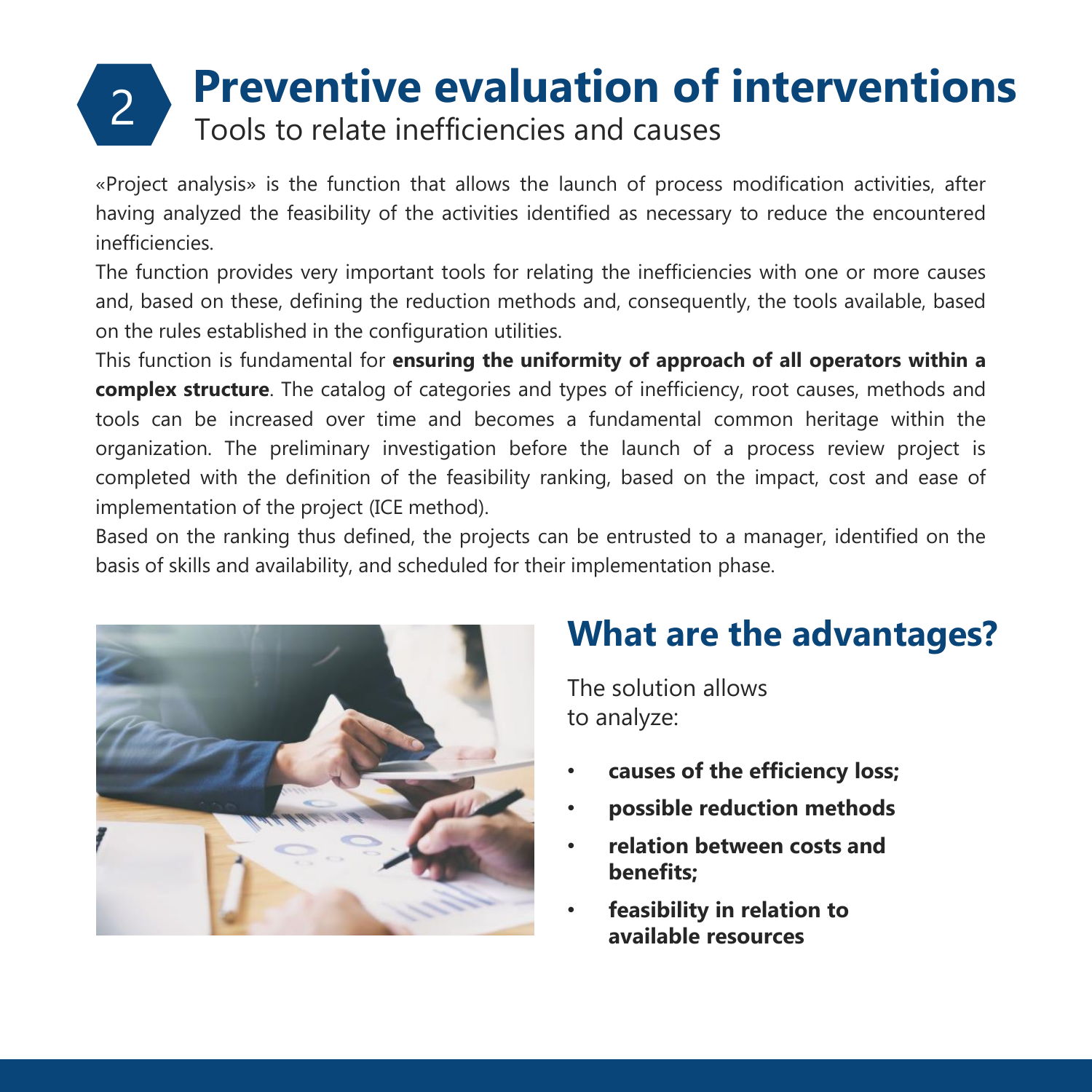### **Activity monitoring and evaluation** Tools to check trends and results

Once the process efficiency projects have been started, «Exagogica Excellence System Management» provides all the tools to monitor its performance and actual results.

The **Project monitoring function** allows to update the progress of the projects, in order to check which ones are on schedule and which accumulate delays, so as to be able to intervene by moving resources or reviewing the programming. Furthermore, the function can be interconnected with the Project Management of Panoptikon, which allows project leaders to manage the project directly, receiving updates centrally in real time.

The function of **Result controlling** allows instead to monitor the results of the changes made to the process. Through the monthly control of the costs of the factors and of the productivity reached, the system in a clear and controlled way calculates costs and benefits of the intervention, establishing the level of efficiency achieved (net benefit).

The control process can last from one to twelve months. At the end of it, the benefit is automatically calculated by the system on an annual basis and the results are made available in a consolidated form in the function **Strategic Analysis**.

### **What are the advantages?**

The solution allows to check:

- **trend of processes modification activities;**
- **conclusion of investment phases;**
- **effect on processes efficiency;**
- **net profit for the year.**

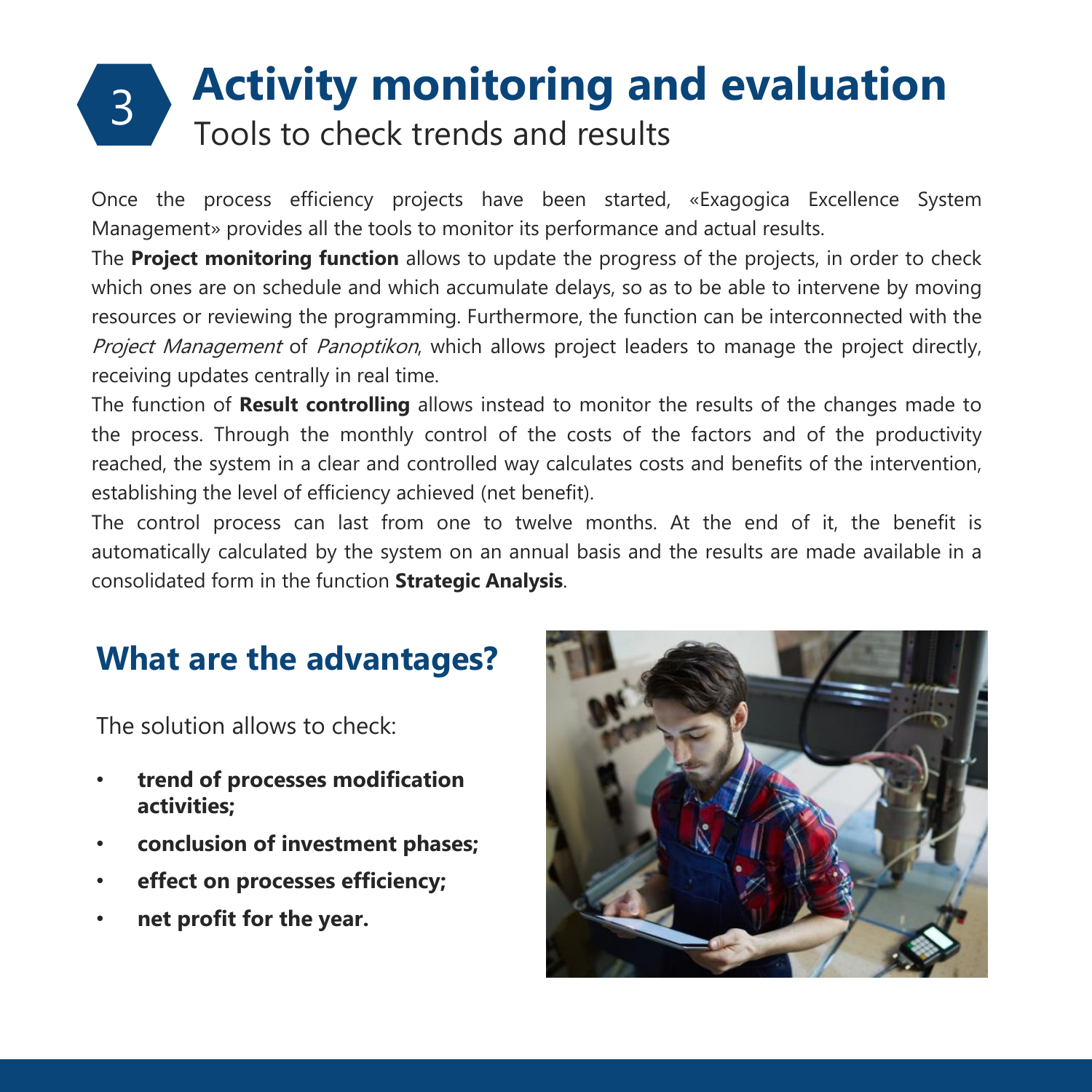### **Evaluate** and **address** the **improvement** 4 Define the most effective methods based on the results

The «Strategic Analyis» function receives as input the process efficiency data provided by the projects for its modification. These data are compared with the overall inefficiencies identified over the entire perimeter, so as to determine in each financial year (the fiscal year adopted by the company) what the net effect of the efficiency improvement activities was.

These analyzes allow **to determine the next starting point** (the remaining process inefficiencies, plus any new inefficiencies detected in the analysis of the economic perimeter) and are useful **to identify the strategic elements for the continuous improvement activity**.

Thanks to the data that the system makes available, it is possible to define the most impacting causes of inefficiency, the most effective reduction methods and the most useful tools. It is also possible to **determine which efficiencies have been reached** by each project manager.

Through the analysis of historical series and forecasts that can be made for the following years, it is possible to make a scenario analysis that allows defining strategic priorities for future actions. **The scenario analysis also allows defining the competence requirements on methods and tools for the possible evolutionary changes of the company**.

If we consider that these analyzes can easily be made at the level of a single cost center, but also at the aggregate level of business or country level and at the level of the entire corporation, it is clear that the Excellence System Management solution is an essential tool for the operation of any systematic efficiency program applied on an industrial scale.



### **What are the advantages?**

The solution allows to establish:

- **Overall improvement achieved;**
- **Most effective reduction methods;**
- **Types of residual inefficiency**
- **Intervention tools to invest in in the future.**